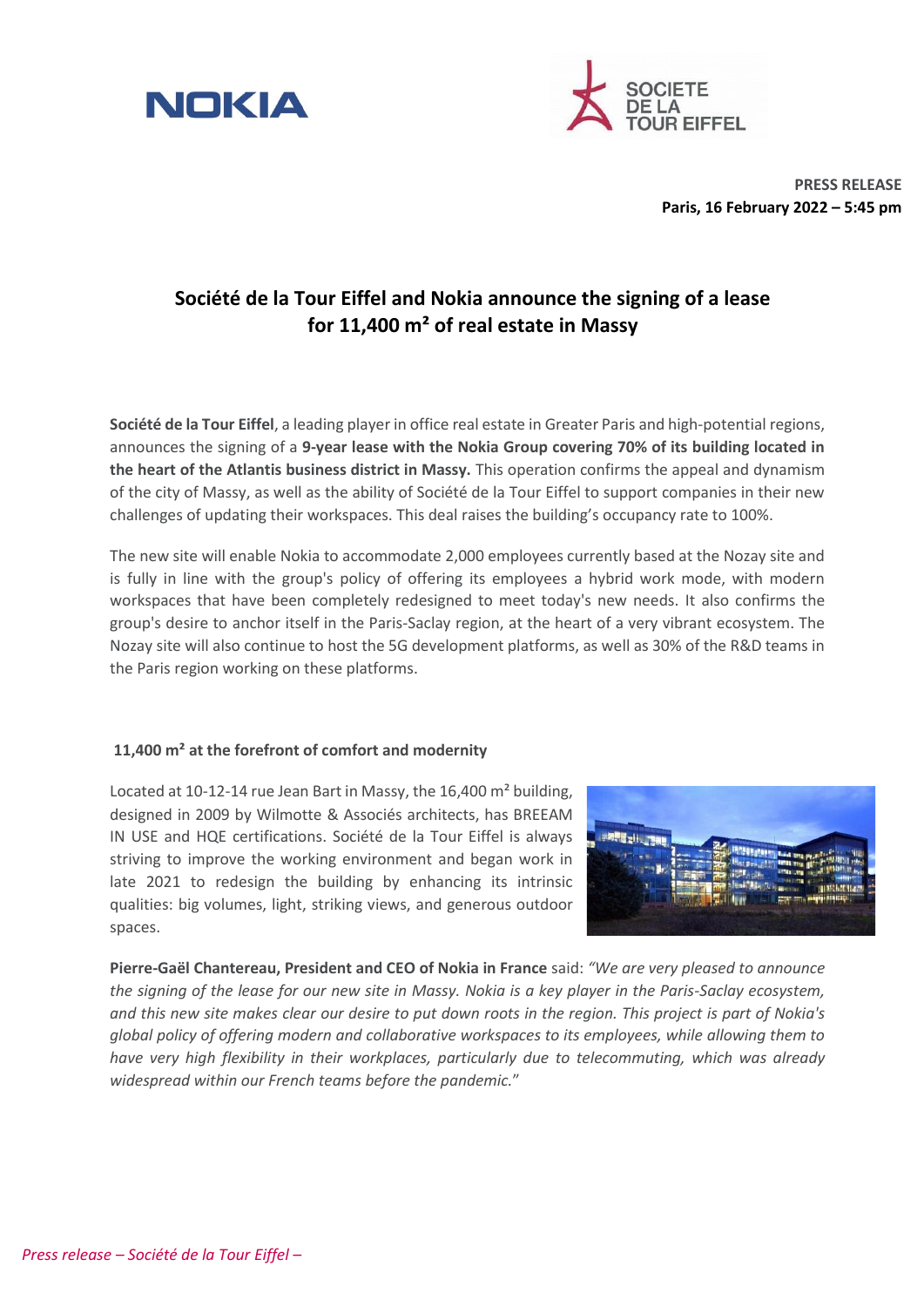



**A building in the heart of Massy, the economic and strategic hub in the southern part of Greater Paris.**

The building, located in Massy, the southern capital of Greater Paris, benefits from a unique location in the Île-de-France region with direct access to the A10, A12, and Orly airport, as well as its own high-speed rail station and numerous public transport services. This location in the heart of Massy allows its users to benefit from the growing dynamism of this business district.

*"The negotiations began many months ago, in the middle of the* 

*pandemic. I would particularly like to praise the efforts of our teams who guided and advised Nokia during that complicated period. We are proud to welcome their 2,000 employees to Massy in a building that we have renovated to optimise employee comfort at a time when the issue of well-being is predominant in new work structures,"* said **Christel Zordan, Chief Executive Officer of Société de la Tour Eiffel**.





## **About Nokia**

At Nokia, we create technology that helps the world act together.

As a trusted partner for critical networks, we are committed to innovation and technology leadership across mobile, fixed and cloud networks. We create value with intellectual property and long-term research, led by the award-winning Nokia Bell Labs.

Adhering to the highest standards of integrity and security, we help build the capabilities needed for a more productive, sustainable and inclusive world.

#### **Nokia France press contacts**

| Soizick Lamandé d'Aloia           | Agence Eliotrope – Gilles Lyonnet |
|-----------------------------------|-----------------------------------|
| Tel: +33 6 07 39 65 12            | Tel:+ 33 6 07 86 36 13            |
| E-mail: soizick.lamande@nokia.com | Email: lyonnet@eliotrope.fr       |

# **About Société de la Tour Eiffel**

Société de la Tour Eiffel is an integrated commercial real estate company with €1.8 bn in assets and a powerful service culture. It operates across the real estate cycle, supporting companies of all sizes and sectors, and directly manages assets in high-potential regions via a rigorous management process

Société de la Tour Eiffel is listed on NYSE Euronext Paris (Compartment B) – ISIN Code: FR0000036816 – Reuters: TEIF.PA – Bloomberg: EIFF.FP – Indexes: IEIF Foncières, IEIF Immobilier France.

### **[www.societetoureiffel.com](http://www.societetoureiffel.com/)**